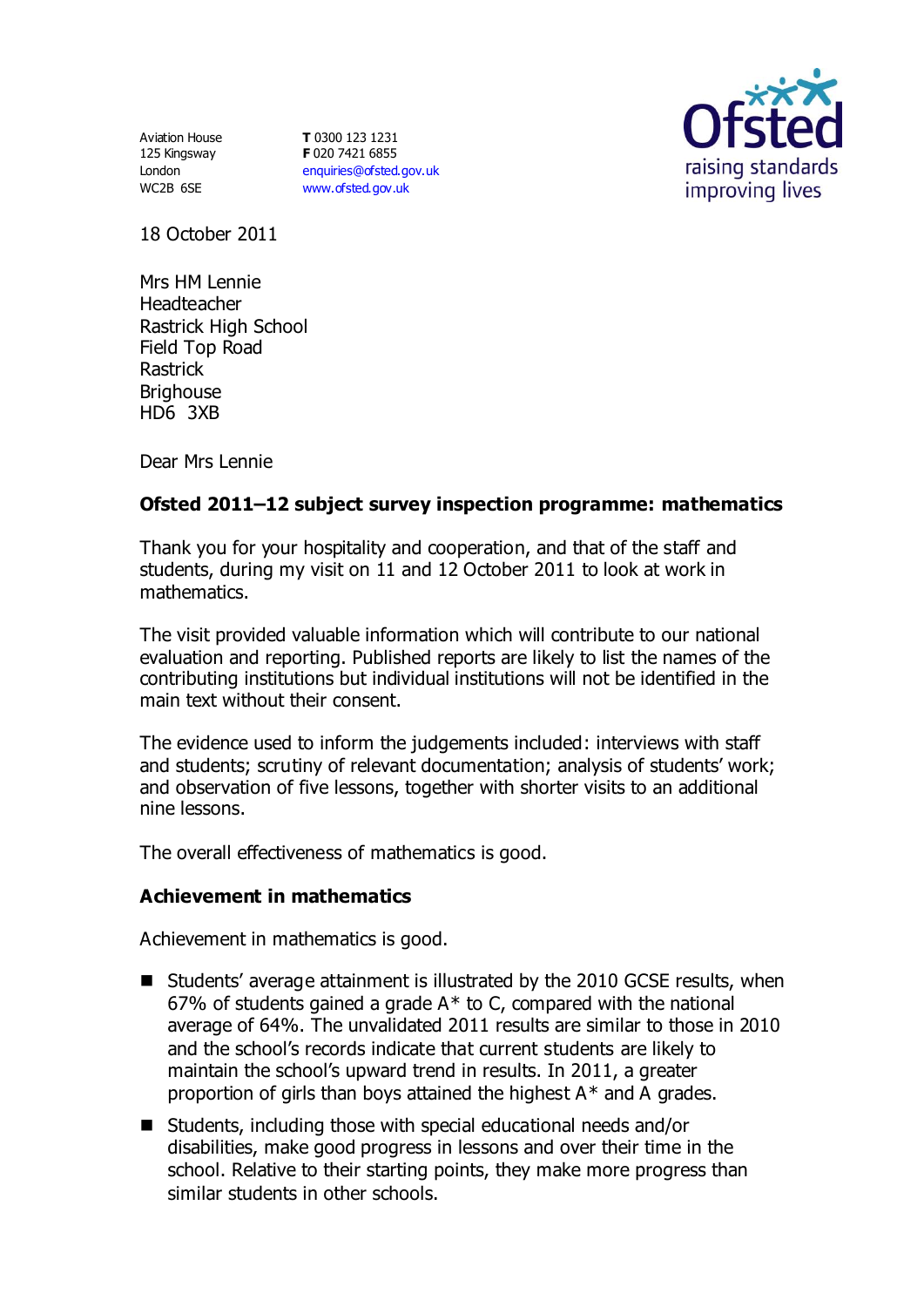- Sixth-form students' achievement is satisfactory. Attainment is average and students make satisfactory progress relative to their starting points. While, in recent years, some students have underachieved in Year 12, additional guidance and support have improved the progress of current students so that more are on track to meet their targets than previously.
- $\blacksquare$  Students generally apply themselves well to the task in hand. They work well in pairs, supporting the learning of others. Students show good algebraic skills, particularly in solving equations by a variety of methods. Weaker students lack confidence in dealing with numerical work, such as negative numbers and fractions, decimals and percentages.

## **Quality of teaching in mathematics**

The quality of teaching in mathematics is good.

- Teachers make good use of assessment information to inform their planning and adapt the pace of the lesson. Where possible, they make links with other areas of mathematics and with students' prior learning. They use starter activities well to revise and consolidate earlier work.
- Teachers show enthusiasm and have a lively and positive approach in lessons; they encourage students and try to raise aspirations. Most teaching aims to develop students' understanding rather than focusing solely on techniques but, occasionally, the mathematical methods taught are not fully discussed or explained.
- While teachers are conscious of trying to develop students' subject-specific vocabulary, students would benefit from additional opportunities to use new or unfamiliar vocabulary for themselves.

### **Quality of the curriculum in mathematics**

The quality of the curriculum in mathematics is good.

- The curriculum meets students' needs well. In recent years, all who have entered the GCSE examination have successfully gained a grade A\* to G. The small numbers for whom GCSE qualifications are not appropriate secure suitable alternative qualifications. In the sixth form, in addition to A-level and AS mathematics, an option to study further mathematics is available. Timetabled sessions support students who wish to retake their GCSE examination.
- At Key Stage 3, a very detailed scheme of work offers very strong guidance and structure for different ability levels. In addition, it provides suggested focus questions for plenaries that provide excellent ideas for probing students' understanding. The schemes of work at Key Stage 4 and in the sixth form follow closely the guidance published by the awarding bodies. Additional guidance to supplement the Key Stage 4 scheme, through giving reference to supporting resources and tasks, is in development.
- Department leaders are aware that a set of open-ended activities which focus on developing students' skills in using and applying mathematics